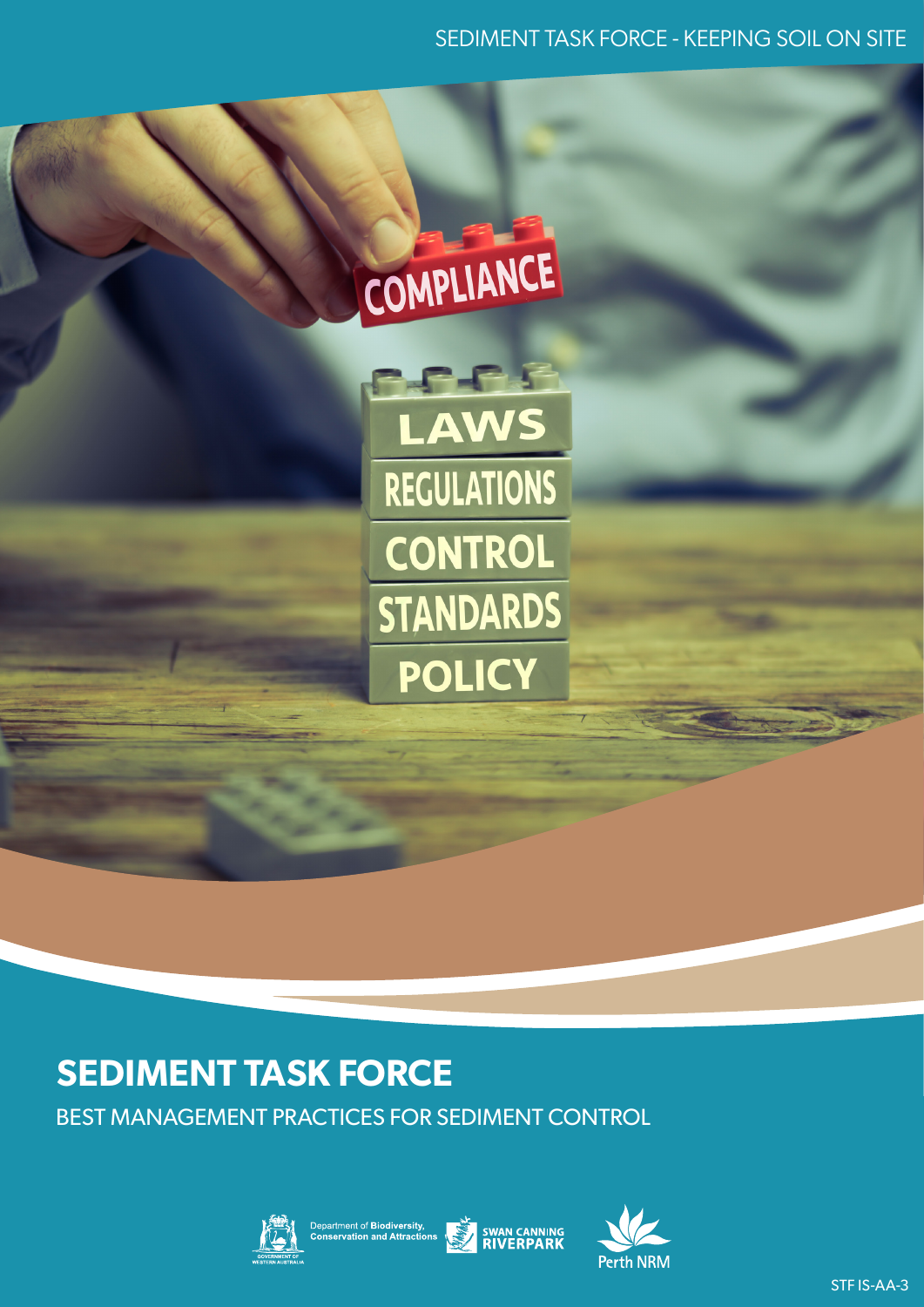# **Best Management Practices for Sediment Control** Subdivision and Building Approval Advice Note

Controlling erosion and sediment runoff from subdivision and building sites (including roads) should be a priority on your site. **It's the law!** 

Government Authorised Officers inspecting construction sites can issue penalties of up to \$5,000 for individuals and \$25,000 for a corporate body for non-compliance with erosion and sediment control regulations.

Sediment management prevents soil from leaving constuction sites. This most often occurs by the exposure of topsoil (or fill) and when stockpiles of builders sand are not well contained, as soil and sand can be carried offsite by wind, water or improper vehicle management. This can then be blown or washed onto roads and into drains during rain and storm events, polluting our wetlands and rivers.

Sediment controls can be up to 90% effective at reducing sediment runoff during normal conditions. The effectiveness of sediment controls reduces dramatically during storm events, so make sure your site is well prepared and your sediment controls are regulary inspected and maintained.

#### **Latest research recommends measures to stop sediment escaping from construction sites**

The Sediment Task Force commissioned the University of Western Australian (UWA)/CRC for Water Sensitive Cities to quantify sediment export during subdivision and building at Heron Park estate in Armadale, Perth. The key findings of the research were:

- An estimated 17,000 kg/ha of exposed sand was discharged from the 27.5 ha Heron Park site over the course of a year of average rainfall.
- There is little difference between sediment loss during lot development and the civil works stage (including house construction).
- Across the site, the measured sediment discharge rate amounted to a total of 460,000 kg (290 m<sup>3</sup>) in 2017, and 306,000 kg (190 m<sup>3</sup>) in 2019.
- This volume of builders sand has a wholesale cost of \$5,000 \$7,500 per annum but can cost up to \$60,000 to remove from waterways and stormwater drains.
- There is a continual low-level release of sediment in drains under baseflow conditions.
- Vegetated drains remove sediment under storm event conditions.

The research highlights the need for active management of sediment during all phases of land development, from initial earthworks, through to civil works, landscaping and finally house construction.

Management practices that prevent both air- and water-borne sediment loss should be implemented and the rapid, temporary revegetation of exposed soil, or retention of natural vegetation, is recommended at all stages of development.

#### **Best management practices (BMPs) for effective management of soil erosion**

Erosion control is the cheapest control technique and achieves the best outcomes. Refer to best practice documents including Australian Standards, policies, codes and guidelines and ensure that EVERYONE working on your site understands how important it is to prevent soil erosion and stormwater pollution and to report potential problems to site management for immediate action.

The table below outlines best management practices (BMPs) recognised as providing effective management of waterborne sediment erosion in Western Australia, and the stage at which they are generally most effective. (Modified by UWA 2020; from Essential Environmental Services, 2010; updated May 2021 as per advice from Ryan Hunter, Sediment Task Force representative for the Urban Development Institute of Australia (WA)).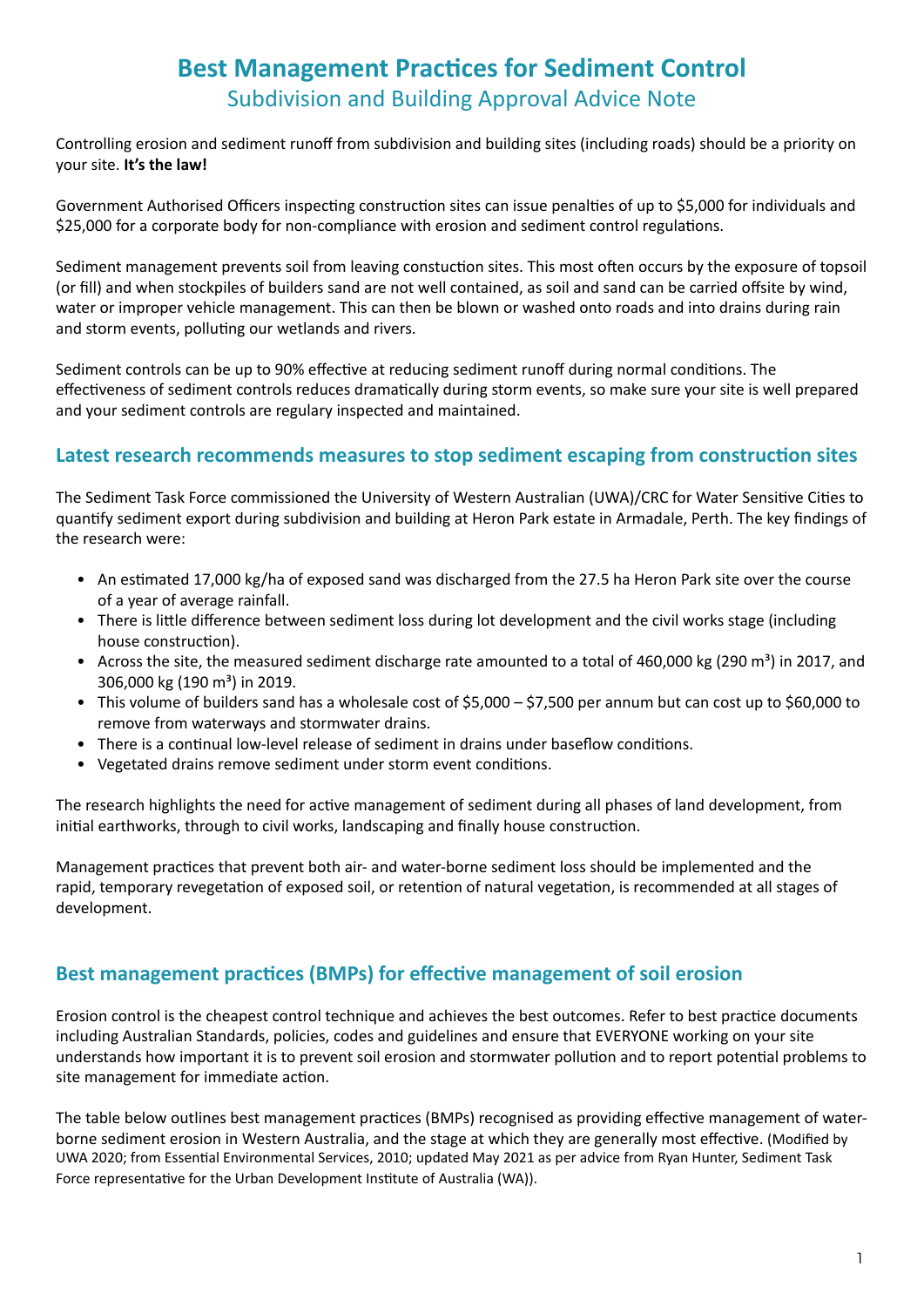| <b>Best management practice</b>                                                                                                                                                                                      | Subdivision - site clearing and<br>bulk earthworks | Subdivision - infrastructure and lot<br>construction | Development - building<br>construction |
|----------------------------------------------------------------------------------------------------------------------------------------------------------------------------------------------------------------------|----------------------------------------------------|------------------------------------------------------|----------------------------------------|
| Minimise clearing of natural<br>vegetation, taking into<br>consideration site constraints and<br>construction methodologies                                                                                          |                                                    |                                                      |                                        |
| Use of a water cart during<br>construction                                                                                                                                                                           |                                                    |                                                      |                                        |
| Construction period/earthworks<br>programmed for periods of lower<br>stormwater runoff <sup>[1]</sup>                                                                                                                |                                                    |                                                      |                                        |
| Monitoring of dust emissions                                                                                                                                                                                         |                                                    |                                                      |                                        |
| Works undertaken so that a<br>minimum amount of ground<br>is disturbed at any one time,<br>taking into consideration site<br>constraints and construction<br>methodologies                                           |                                                    |                                                      |                                        |
| Perimeter fencing of the works<br>area, with windmesh attached                                                                                                                                                       |                                                    |                                                      |                                        |
| Brushing on steep slopes<br>where practicable following<br>the completion of works;<br>revegetation or seeding is<br>preferred practice                                                                              |                                                    |                                                      |                                        |
| Hydro-mulching following<br>completion of works or during<br>periods of dormancy (if vacant<br>land for less than 3 months only;<br>seeding often used instead as it<br>provides longer term soil/sand<br>stability) |                                                    |                                                      |                                        |
| Seeding                                                                                                                                                                                                              |                                                    |                                                      |                                        |
| Replacement of topsoil to<br>encourage revegetation                                                                                                                                                                  |                                                    |                                                      |                                        |
| Temporary surface water<br>management measures including<br>sediment basins                                                                                                                                          |                                                    |                                                      |                                        |
| Signs and fencing restricting<br>access                                                                                                                                                                              |                                                    |                                                      |                                        |
| Regular street sweeping                                                                                                                                                                                              |                                                    |                                                      |                                        |
| Stabilised and controlled vehicle<br>access                                                                                                                                                                          |                                                    |                                                      |                                        |
| Location and protection of<br>stockpiles<br>(e.g trenching of stockpiles sub-<br>ject to wind erosion)                                                                                                               |                                                    |                                                      |                                        |
| Verge cover                                                                                                                                                                                                          |                                                    |                                                      |                                        |
| Geotextile sausage/socks                                                                                                                                                                                             |                                                    |                                                      |                                        |

<sup>[1]</sup>Essential Environmental Services (2010) recommended that land disturbance be undertaken during times with low winds, to minimize windborne sand erosion. This recommendation has been adapted by UWA for management of water-borne sediment erosion.